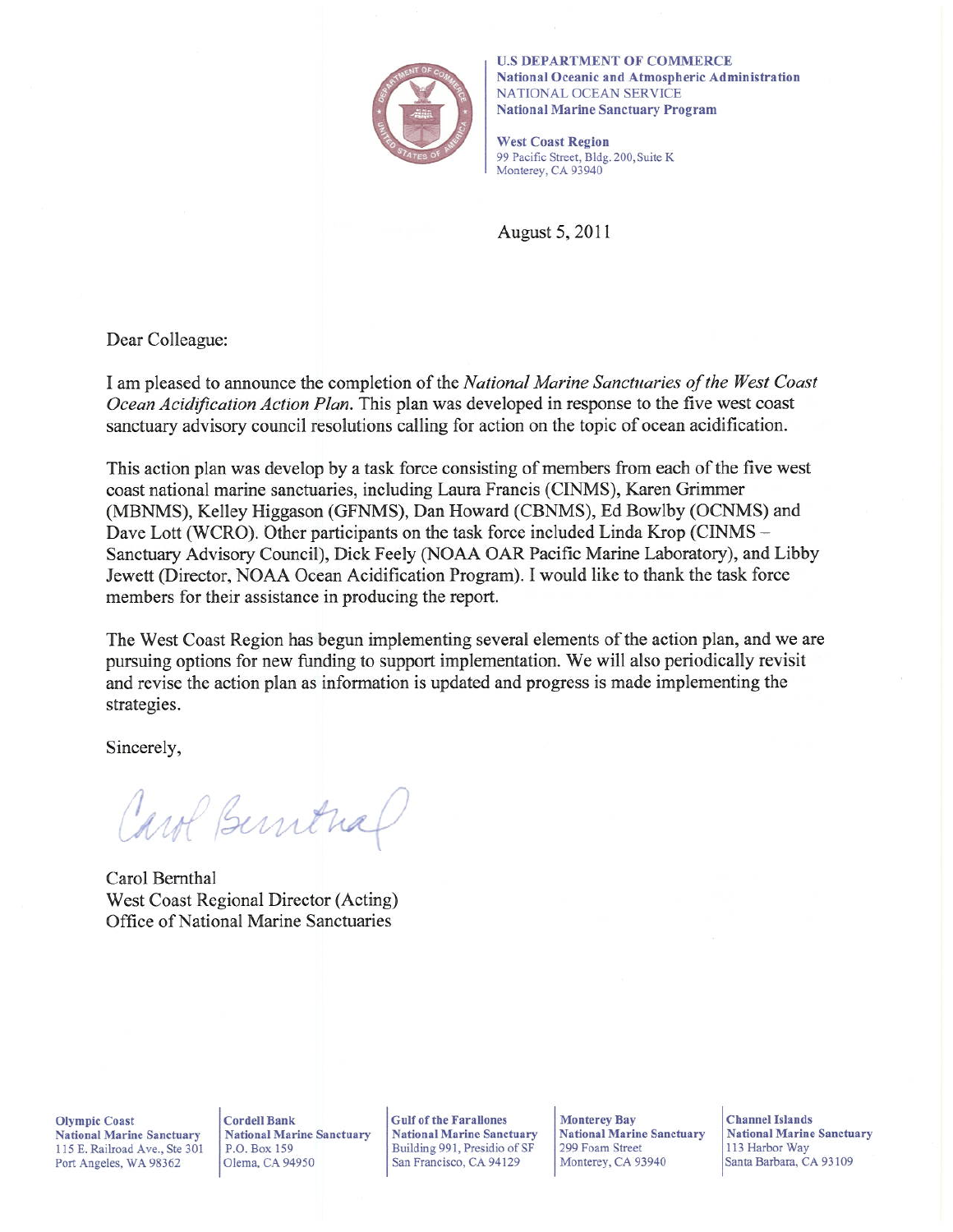# National Marine Sanctuaries of the West Coast

# Ocean Acidification Action Plan

**Dave Lott WCR, Ed Bowlby OCNMS, Dan Howard CBNMS, Kelley Higgason GFNMS, Karen Grimmer MBNMS, Laura Francis CINMS, Linda Krop CINMS SAC, Richard Feely PMEL, Libby Jewett OAR August 5, 2011**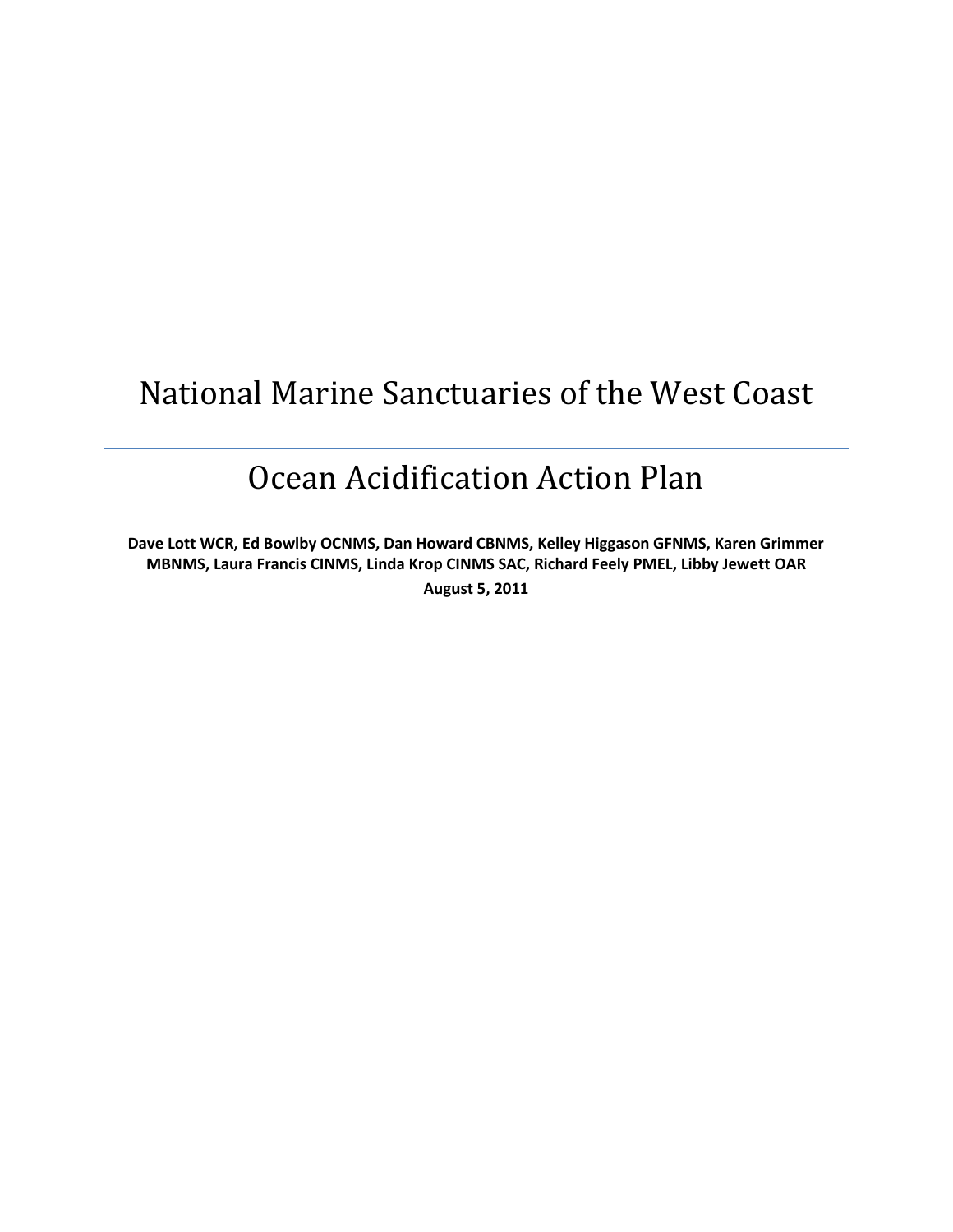## **I. Introduction**

 $\overline{\phantom{a}}$ 

Anthropogenic release of carbon dioxide  $(CO<sub>2</sub>)$  has resulted in a large increase of  $CO<sub>2</sub>$  in the atmosphere since the Industrial Revolution. Increases in atmospheric carbon dioxide levels have resulted in warmer air and water temperatures, with cascading effects on winds, precipitation, sea level, and ocean circulation, and additionally, have altered ocean chemistry. Although the world's oceans have served as a sink for up to 30% of all anthropogenic  $CO<sub>2</sub>$  produced since the Industrial Revolution, this overload of atmospheric carbon dioxide is slowly changing ocean chemistry by increasing the dissolved carbon dioxide concentration in seawater. This chemical reaction reduces seawater pH and the concentration of carbonate ions through a process called 'ocean acidification'.<sup>1</sup> The predicted direct adverse reactions as a result of lower pH in seawater include: increased difficulty for CaCO<sub>3</sub> forming organisms, such as corals, some invertebrates and some plankton, to produce and maintain their calcium carbonate shells; mobility, growth and reproductive problems associated with increased carbon dioxide levels in internal fluids in fish and other energetic species; negative changes to photosynthesis rates in certain organisms; acoustical disruptions from reduced sound absorption in seawater; and a disruption of critical olfactory cues in fish. 2



*Figure 1. Schematic Diagram of the Ocean Acidification Process(image provided by the NOAA Pacific Marine Environmental Laboratory Carbon Group in collaboration with the University of Washington Center for Environmental Visualization).*

Recognizing that ocean acidification could have significant ramifications for local ecosystems, the Channel Islands National Marine Sanctuary, Sanctuary Advisory Council Conservation

<sup>&</sup>lt;sup>1</sup> NOAA Ocean Acidification Steering Committee (2010): NOAA Ocean and Great Lakes Acidification Research Plan, NOAA Special Report, 143pp.

<sup>&</sup>lt;sup>2</sup> Orr, J.C. et al. 2005. "Anthropogenic ocean acidification over the twenty-first century and its impact on calcifying organisms." *Nature* 437:681-686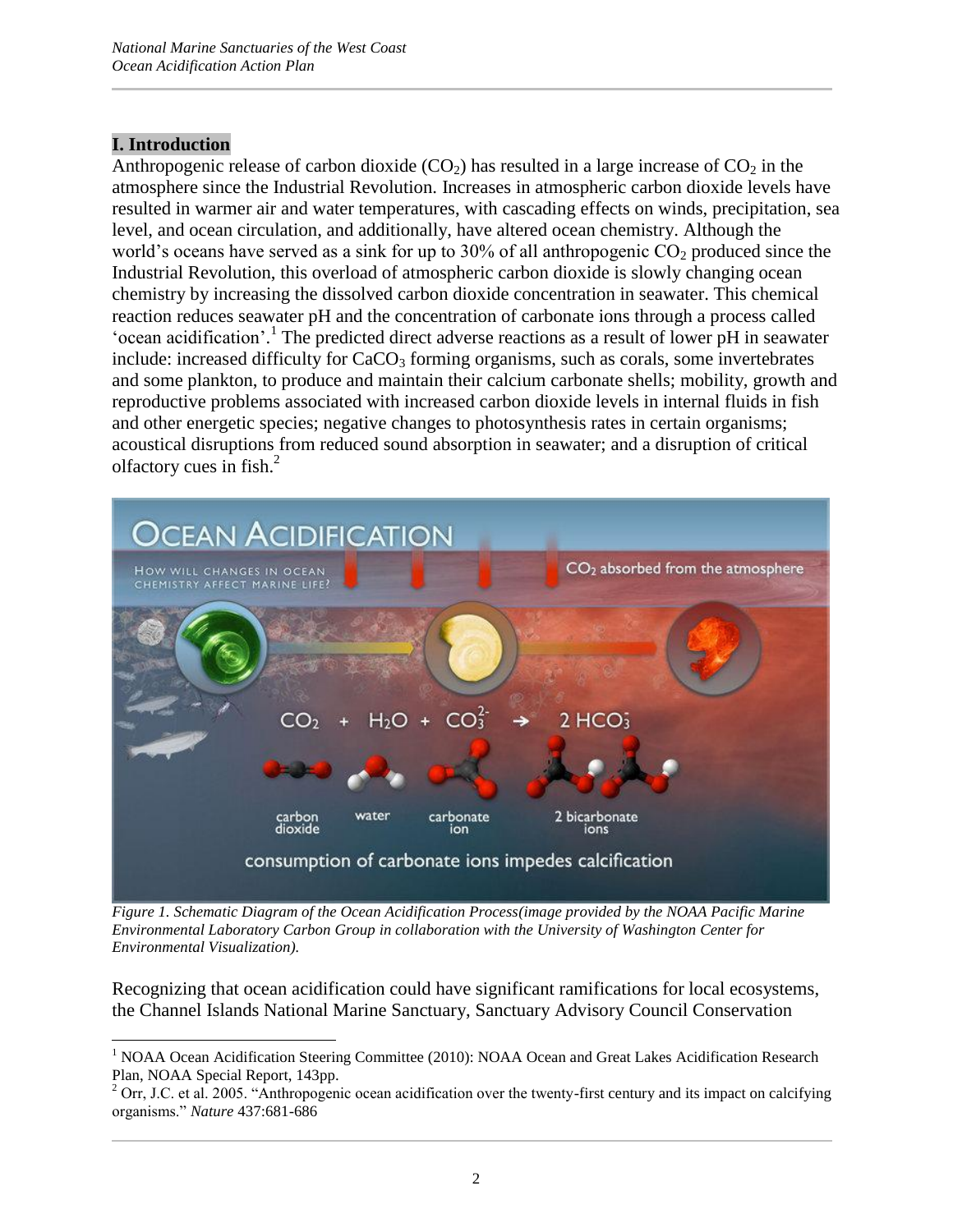Working Group developed a report entitled *Ocean Acidification and the Channel Islands*  National Marine Sanctuary: Cause, effect, and response in the fall of 2008.<sup>3</sup> The report gives an overview of ocean acidification, describes the potential impacts, and recommends action by staff and stakeholders. After the report was adopted by the Channel Islands National Marine Sanctuary Advisory Council, the other four sanctuary advisory councils on the west coast adopted resolutions recommending that the west coast sanctuaries recognize the importance of ocean acidification at each site, and, with the help of the West Coast Regional Office, take a coordinated approach to addressing ocean acidification issues. By January 2010, all 13 sanctuaries within the system had adopted resolutions concerning ocean acidification.<sup>4</sup>

As a result of the recommendations from the sanctuary advisory council resolutions, The West Coast Regional Office of NOAA"s Office of National Marine Sanctuaries created a West Coast Ocean Acidification Task Force to take action on the resolutions. The task force includes one staff member from each of the five west coast national marine sanctuaries across all of the major program areas, an advisory council representative, and staff from NOAA"s Oceanic and Atmospheric Research"s (OAR) Pacific Marine Environmental Laboratory (PMEL) and National Ocean Service"s (NOS) National Center for Coastal Ocean Science (NCCOS). The task force met in April 2010, and agreed to develop a regional action plan on ocean acidification.

The Task Force plan was completed in April 2011, and reviewed by the five west coast national marine sanctuary advisory councils. Input from the councils was incorporated into the final plan, which includes seven strategies: (1) Monitoring for Ocean Acidification; (2) Research on Ocean Acidification; (3) Education and Outreach; (4) Mitigating Damages to Sanctuary Resources; (5) Influencing Regional and National Policy; (6) Demonstrate Leadership by Reducing Carbon Emissions; and (7) Internal Coordination on Ocean Acidification Issues. Each strategy is implemented through recommended activities. For each strategy, the plan also includes a recommended five-year timeline and estimated cost. Within these timelines, priorities will be established based on available funding, resources, and importance or urgency of the strategy or activity.

## **II. Ocean Acidification and the California Current Ecosystem**

Wind-driven upwelling, which pulls cool, nutrient-enriched water from the deep ocean to replace surface water that is lost near the coast, accounts for the high biological productivity of the west coast sanctuary sites. The upwelled coastal waters of the Northeastern Pacific Ocean are naturally rich in carbon dioxide  $(CO_2)$  and nutrients, lower in oxygen  $(O_2)$  and lower in pH than the waters they replace. This naturally occurring high- $CO<sub>2</sub>$  condition is exacerbated by the uptake of anthropogenic  $CO<sub>2</sub>$  at the surface. Upwelled waters also characteristically have lower saturation states for the major CaCO<sub>3</sub> biominerals, aragonite ( $\Omega$ arag) and calcite ( $\Omega$ cal), than surface waters. Species with calcium carbonate shells, tests, or skeletons may have more difficulty maintaining their shells in the low pH surface water anticipated for the West Coast under future  $CO<sub>2</sub>$  emission scenarios.

 $\overline{\phantom{a}}$ <sup>3</sup> Conservation Working Group, Channel Islands National Marine Sanctuary. Ocean Acidification and the Channel Islands National Marine Sanctuary: Cause, effect and response. Adopted by the CINMS Advisory Council September 19, 2008. Prepared by S. Polefka and J. Forgie, Environmental Defense Center, Santa Barbara, CA. <sup>4</sup> Ocean Acidification Resolutions: Sanctuary Advisory Council Recommendations to NOAA 2008-2010. [http://sanctuaries.noaa.gov/management/pdfs/oareso\\_summary2.pdf](http://sanctuaries.noaa.gov/management/pdfs/oareso_summary2.pdf)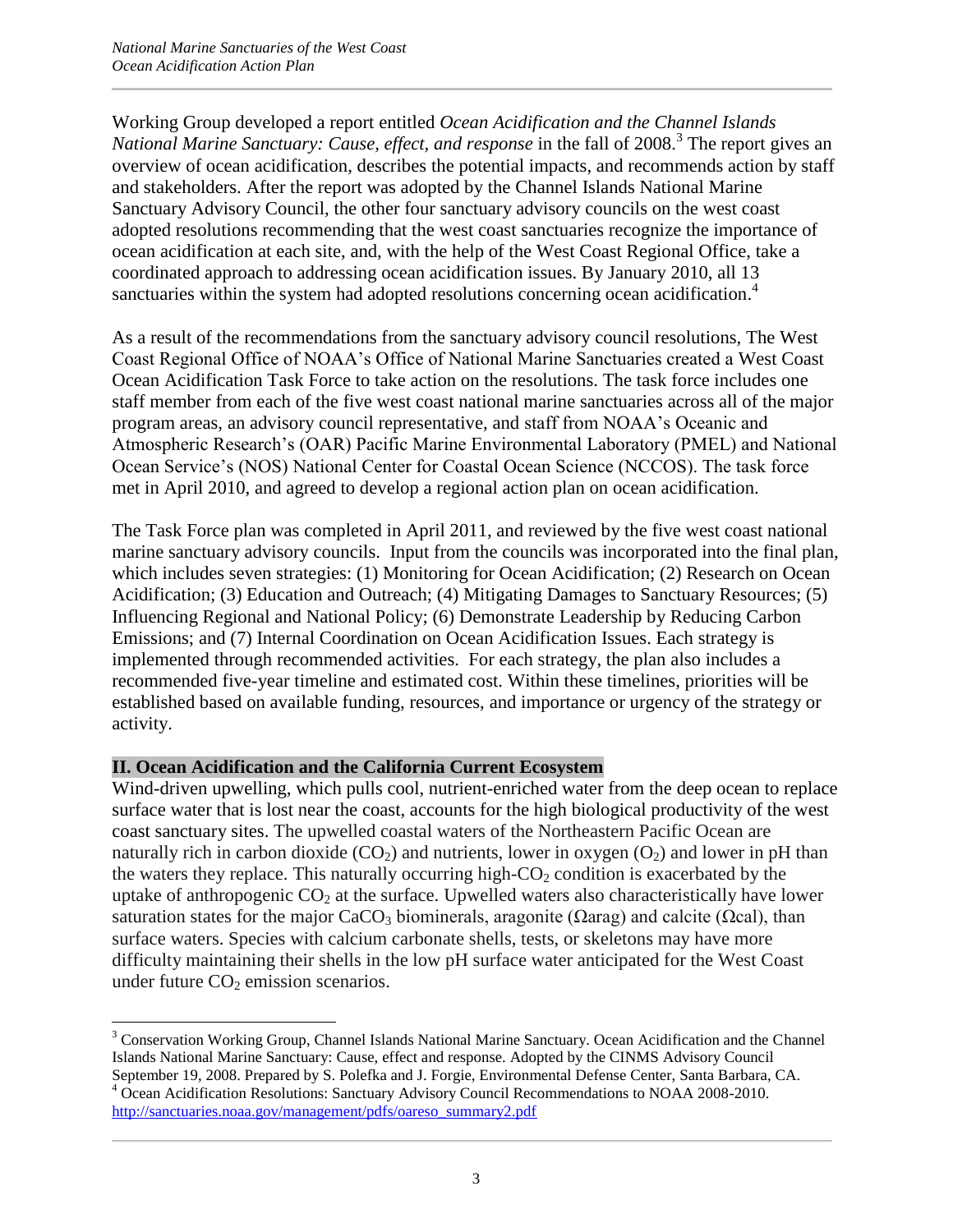Within the California Current System (CCS) - which includes all five west coast national marine sanctuaries - there is strong regional variability in the intensity and duration of upwelling, as well as in the dominance of upwelling in controlling biogeochemical cycling and ecosystem susceptibility to ocean acidification. Of critical significance to ecosystems are the spatial and temporal scales of upwelling. The strong gradients in water conditions that are observed across the shelf or along the CCS are characterized by intense localized upwelling that may be as focused as a hundred meters or as diffuse as hundreds of kilometers, and are ephemeral with time occurring over days to months. Further, the intensity of upwelling and the spatial variability in the upwelling process is expected to change in response to climate change.<sup>5</sup> Indeed, the increased exposure of organisms to low-pH waters will be influenced by both changes in deep-water chemistry (increased CO2 concentrations) and changes in the depth from which water is upwelled (due to changes in winds). This variability in upwelling intensity emphasizes the need to do research in the sanctuaries to determine where the highest vulnerabilities exist and how they are changing.

Research done by NOAA's Pacific Marine Environmental Laboratory suggest that the occurrence of more acidic deep water within the CCS onto the continental shelf could affect some of the most fundamental biological and geochemical processes of the sea in the coming decades and could seriously alter the fundamental structure of pelagic and benthic ecosystems.<sup>6</sup>

Recognizing that physical oceanographic features like upwelling are moving more acidic water into shallow areas on the continental shelf, and that this upwelling has been strengthening over the last few decades<sup>5</sup>, it is possible that marine resources and habitats on the west coast could be affected by ocean acidification within time scales much shorter than the decades predicted under CO2 emission scenarios. Work conducted within national marine sanctuaries along the west coast would provide data to further understand acidification impacts on a site specific, regional and CCS scale.

## **III. Linkages to Other Ocean Acidification Plans and Activities**

This action plan recognizes that there are number of existing planning activities occurring at both the sanctuary sites and national levels for climate change in general.

The four California sanctuaries recently completed and have begun implementing their new site management plans. While there are no stand alone action plans for climate change, the problem is recognized as an "emerging issue" and is referenced in other areas of the management plans, particularly in conservation science. The Olympic Coast National Marine Sanctuary is currently undergoing a management plan revision process which will include a climate change action plan, and Gulf of the Farallones National Marine Sanctuary has begun work on their climate change action plan. This also illustrates how sanctuary sites could promote themselves as key components in the sentinel site concept along the west coast, thereby coordinating with other

 $\overline{\phantom{a}}$ <sup>5</sup> García-Reyes, M., and J. Largier (2010), "Observations of increased wind driven coastal upwelling off central California," J. Geophys. Res., 115, C04011, doi:10.1029/2009JC005576.

<sup>&</sup>lt;sup>6</sup> Feely, R.A., C.L. Sabine, J.M. Hernandez-Ayon, D. Ianson, and B. Hales. 2008. "Evidence for upwelling of corrosive "acidified" water onto the Continental Shelf." Science 320: 1490–1492, doi: 10.1126/science.1155676.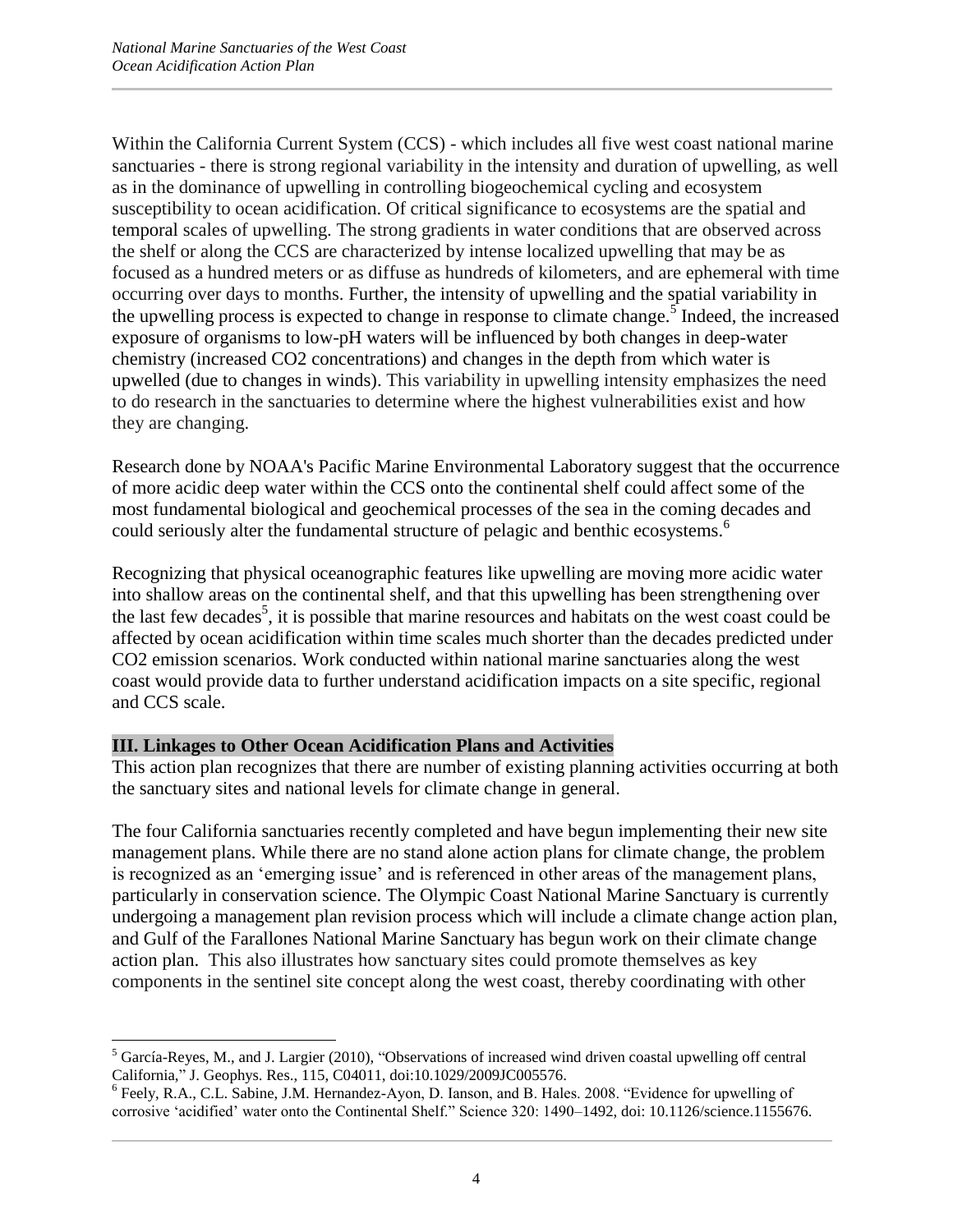NOAA programs and leveraging other agencies and academia plans for research, monitoring and education/outreach efforts on ocean acidification within the sanctuary network.

The NOAA Ocean and Great Lakes Acidification Research Plan was created in direct response to the Federal Ocean Acidification and Monitoring (FOARAM) Act of 2009 which mandates that NOAA have an active monitoring and research program in regards to ocean acidification. Over 70 scientists across the agency - including sanctuary staff - contributed to this plan. In particular there is a direct reference in the NOAA research plan for proposing sanctuary sites as intensively studied marine managed areas for focused monitoring efforts on the west coast (Strategy 3.1.5, pg. 47). The National Marine Sanctuary System is also proposed as integral player in engaging the public through its robust education programs (Strategy 3.6.1, pg 56). In addition, opportunities exist for coordinating ocean acidification research and management efforts among NOAA"s relevant departments and programs (such as National Marine Fisheries Service (NMFS) and the Pacific Marine Environmental Laboratory).

A new effort, California Current Acidification Network (http://c-can.msi.ucsb.edu/) is underway which grew out of concern for recent oyster hatchery failures in the Pacific Northwest. A meeting was organized in July 2010 convening various west coast fishery managers, ocean observing organizers, researchers and other coastal stakeholders to develop recommendations for responding to the shellfish grower concerns. A report was developed [\(http://www.sccwrp.org/Meetings/Workshops/OceanAcidificationWorkshop.aspx\)](http://www.sccwrp.org/Meetings/Workshops/OceanAcidificationWorkshop.aspx) and, more importantly, an advisory group was established which is now headed by Andrew Dickson at Scripps. The West Coast National Marine Sanctuary ocean acidification efforts should be coordinated in the context of the broader west coast effort.

The NOAA Ocean Acidification Program office has a director as of June 2011. This office which was mandated by the FOARAM legislation will be responsible for coordinating ocean acidification research, monitoring, outreach and education across NOAA and will assist the sanctuaries in leveraging their efforts with other NOAA activities.

Several national policy processes are underway which involve strategies for adaptation to climate change and ocean acidification. It will be important to keep the Office of National Marine Sanctuaries (ONMS) and the newly forming NOAA Ocean Acidification Program Office apprised of the west coast sanctuaries findings to contribute to these interagency processes. The mitigation and adaptation strategies developed for the west coast sanctuaries (and other ONMS regions) should also be shared with international partners through information exchanges involving the North Pacific Marine Science Organization (PICES), International Council for the Exploration of the Sea (ICES) and Intergovernmental Oceanographic Commission (IOC).

Other useful research partnerships exist with research institutions that are investigating Ocean Acidification. Examples include, but are not limited to:

- University of California Santa Barbara, Hoffman Labs
- California State University San Marcos, Fabry Labs
- Scripps Institution of Oceanography (Dickson and Send Labs)
- Marine Conservation Biology Institute
- University of Washington Applied Physics Laboratory (Newton Lab)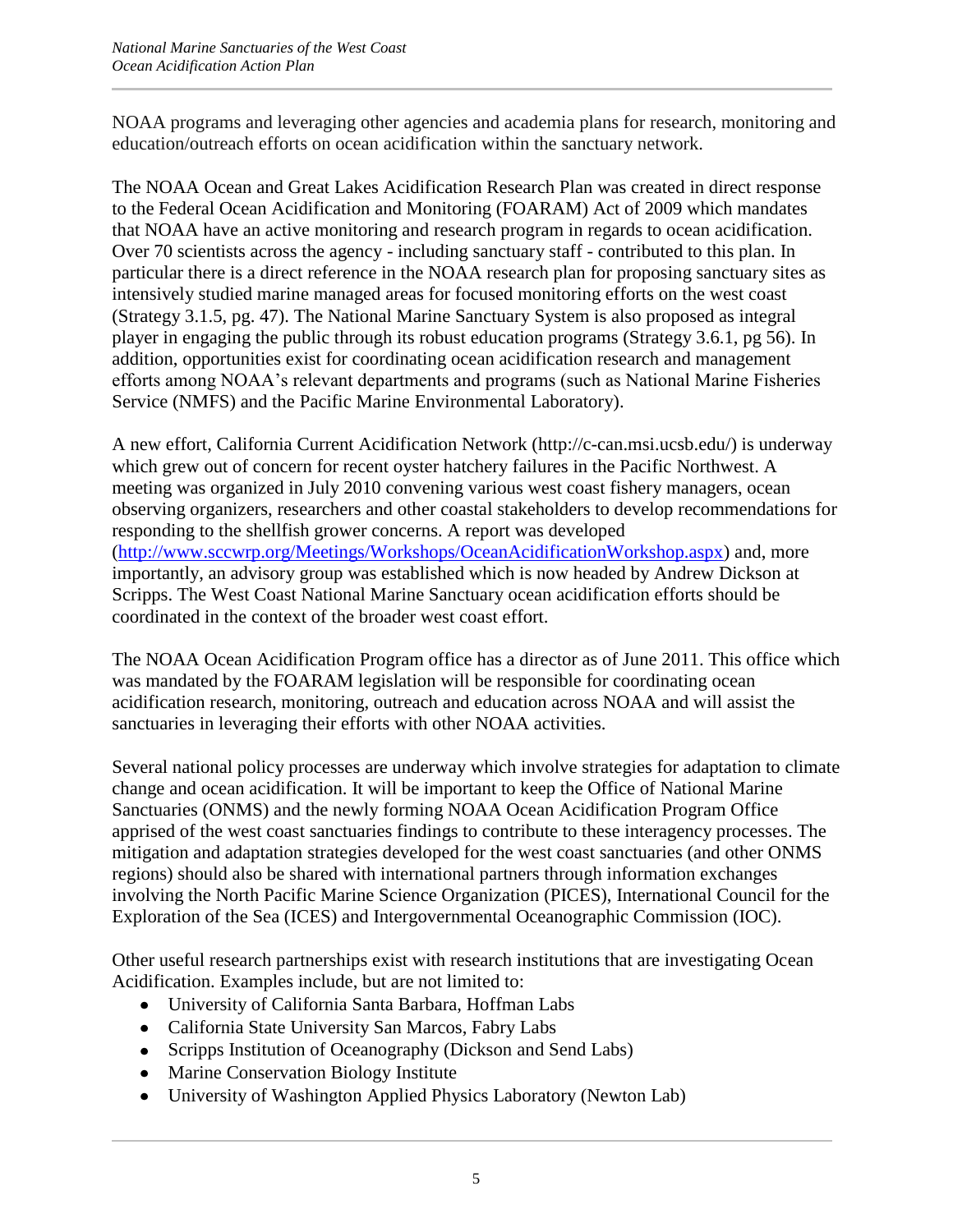- Oregon State University (Hales Lab)
- University of California, Davis, Bodega Marine Laboratory (Hill and Largier Labs)
- San Francisco State University, Romberg Tiburon Center
- National Marine Fisheries Service, Southwest and Northwest Fisheries Science Centers

#### **IV. Taking Action: Regional Strategies for Ocean Acidification**

The following overarching strategies and activities attempt to address the question of regional coordination for ocean acidification in West Coast national marine sanctuaries.

#### Goal Statement:

 $\overline{\phantom{a}}$ 

*"Understand and protect biological communities within west coast sanctuaries from the impacts associated with ocean acidification, develop adaptations to these impacts, and communicate these impacts and solutions to the public."*

#### Strategy 1: Monitoring for Ocean Acidification

The existing global oceanic carbon observatory network of repeat hydrographic surveys, timeseries stations and ship-based underway surface observations in the Atlantic, Pacific, and Indian Oceans provide a strong foundation of carbonate chemistry observations to begin addressing the problem of ocean acidification (NOAA Ocean Acidification Steering Committee, 2010). Enhancing these activities and expanding the global moored time-series network with new carbon parameter and pH sensors will provide important information on the changing conditions in the open ocean. U.S. coastal and estuarine environments do not currently have coordinated carbon observing networks and are presently grossly under-sampled. Building on existing infrastructures, however, coastal and estuarine networks of shipboard and remote autonomous measurements similar to the open ocean network should be established. This will greatly facilitate the development of our capability to predict present and future responses of marine biota, ecosystem processes, biogeochemistry, and climate feedbacks. Some of the key questions regarding responses to ocean acidification are whether or not there are geochemical thresholds for ocean acidification (e.g.,  $CaCO<sub>3</sub>$  mineral saturation state levels) that will lead to irreversible effects on species and ecosystems over the next few decades, and can we develop new biological methodologies to determine whether organisms and ecosystems can adapt sufficiently to changing seawater chemistry in ways that will reduce potential negative impacts of ocean acidification?

Parameters that can be measured routinely onboard ships include temperature, salinity, oxygen, nutrients, partial pressure of carbon dioxide  $(pCO<sub>2</sub>)$ , pH, total alkalinity (TA), dissolved inorganic carbon (DIC), dissolved organic carbon (DOC) and particulate organic- and inorganic carbon (POC, PIC). While some portion of these chemical species now can be measured on moorings and floats they are not yet broadly utilized on a global scale. Moreover, new method development is required for routine measurements of DIC and TA and proxies that may indicate stress on marine biota. The methods are well established and described in great detail in the "Guide to Best Practices for Ocean  $CO<sub>2</sub>$  Measurements".<sup>7</sup> In addition, appropriate standards are

<sup>7</sup> [Dickson, A.G., Sabine, C.L. and Christian, J.R. \(Eds.\) 2007.](http://cdiac.ornl.gov/ftp/oceans/Handbook_2007/Guide_all_in_one.pdf) *Guide to best practices for ocean CO2 measurements*[. PICES Special Publication 3, 191 pp.](http://cdiac.ornl.gov/ftp/oceans/Handbook_2007/Guide_all_in_one.pdf)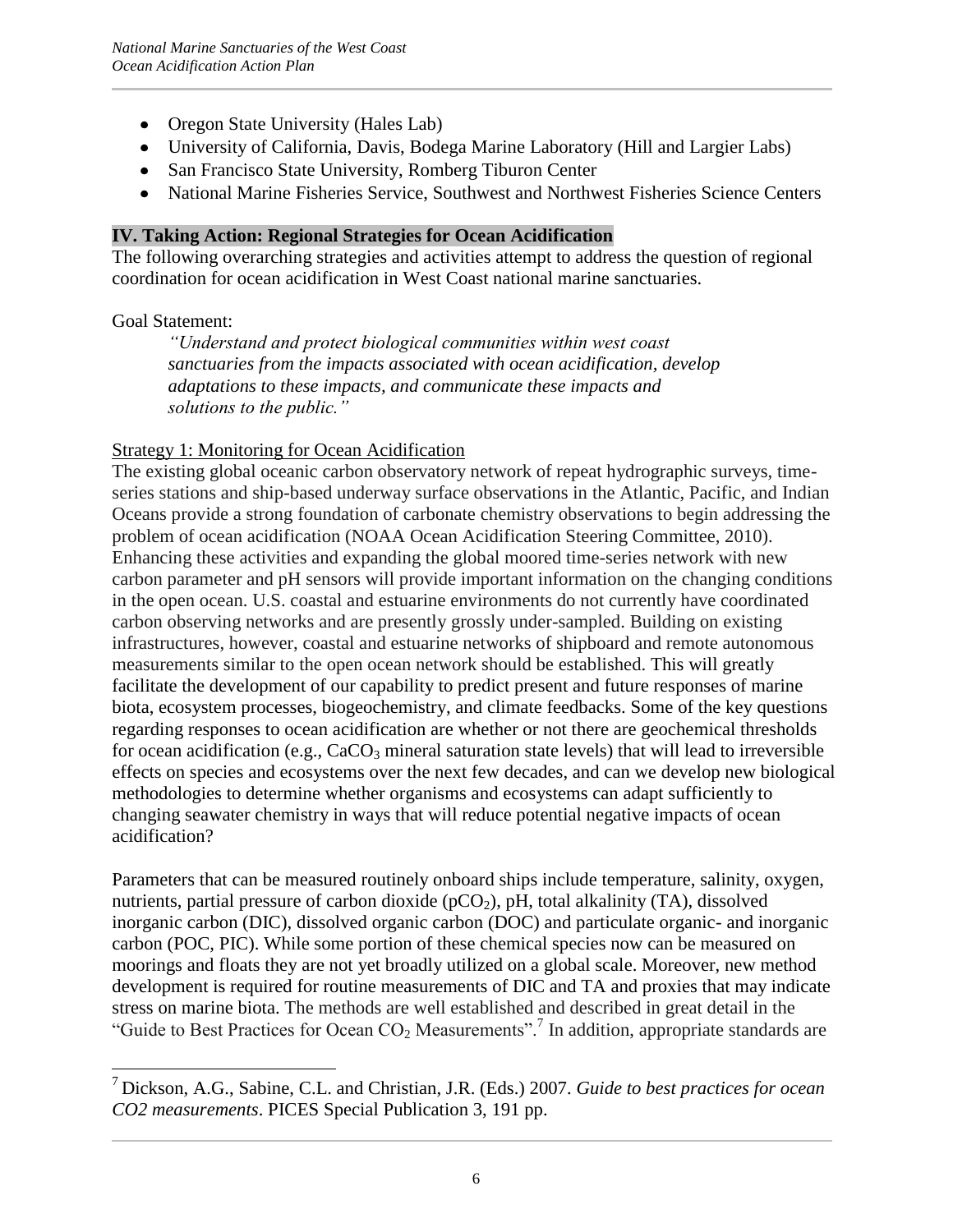available for DIC, TA, and  $pCO<sub>2</sub>$ . For ocean acidification research at least two, and preferably three, of the four carbon parameters should be measured at each of the sampling depths to allow determination of all DIC species and parameters and to ensure internal consistency of the data. The chemical measurements described above are critical for validation of sensors and assessment of accuracies. All measurements should follow procedures and protocols outlined in the Best Practices guides (Dickson et al., 2007; Riebesell et al., 2010).<sup>8</sup>

With respect to the biological parameters, measurements of net primary production, either directly or from nutrient or oxygen inventories along with hydrodynamic considerations in estuarine and coastal waters, are also necessary to allow physical and biological effects on ocean chemistry to be identified. These additional measurements are needed to predict ecosystem responses to ocean acidification. Since there are no agreed upon metrics for biological variables, it would be beneficial to monitor general indicators of marine ecosystem processes to create a time series data set that will be informative to future efforts to identify correlations and trends between the chemical and biological data. As critical biological indicators and metrics are developed, the program will need to incorporate those measurements into the research plan, and thus, adaptively respond to developments in the field.

*Activity 1.1* Inventory existing west coast Office of National Marine Sanctuaries (ONMS) monitoring activities including oceanographic moorings and at-sea surveys. Determine what kinds of measurements are being taken (e.g., equipment and information) and how they can be accessed.

*Activity 1.2* Identify the appropriate types of measurements and develop a long-term sampling plan to track changes in ocean chemistry and depth of upwelling. In addition, identify other types of measurement (such as dissolved oxygen, temperature and salinity) that should be collected to track additional stressors including changes in upwelling that may act simultaneously with changing pH in upwelling source waters. Recommend standardized methods for ocean acidification monitoring throughout the region. Compile existing information to determine locations where organisms are most exposed to lowest pH waters.

*Activity 1.3* Consider modifying moorings and/or surveys to collect additional samples (e.g., CTD/Niskin bottles). Determine if additional training/expertise is necessary, and if so, whether this could be provided by PMEL or other groups. Determine if these samples could be sent to PMEL or other labs for processing and how costs would be covered.

*Activity 1.4* Determine if we are maximizing benefits of current partnerships with organizations external to ONMS. Ensure we are sharing data with appropriate partners (e.g., regional Integrated Ocean Observing System (IOOS) associations and MPA Monitoring Enterprise program). Require partners using NOAA assets to submit/share their data. Consider archiving information using best practices as defined by the NOAA Ocean Acidification Program Office (workshop to be help in FY12).

 $\overline{\phantom{a}}$ <sup>8</sup> Riebesell U., Fabry V. J., Hansson L. & Gattuso J.-P. (Eds.), 2010. *Guide to best practices for ocean acidification research and data reporting.* Luxembourg: Publications Office of the European Union, 260 pp.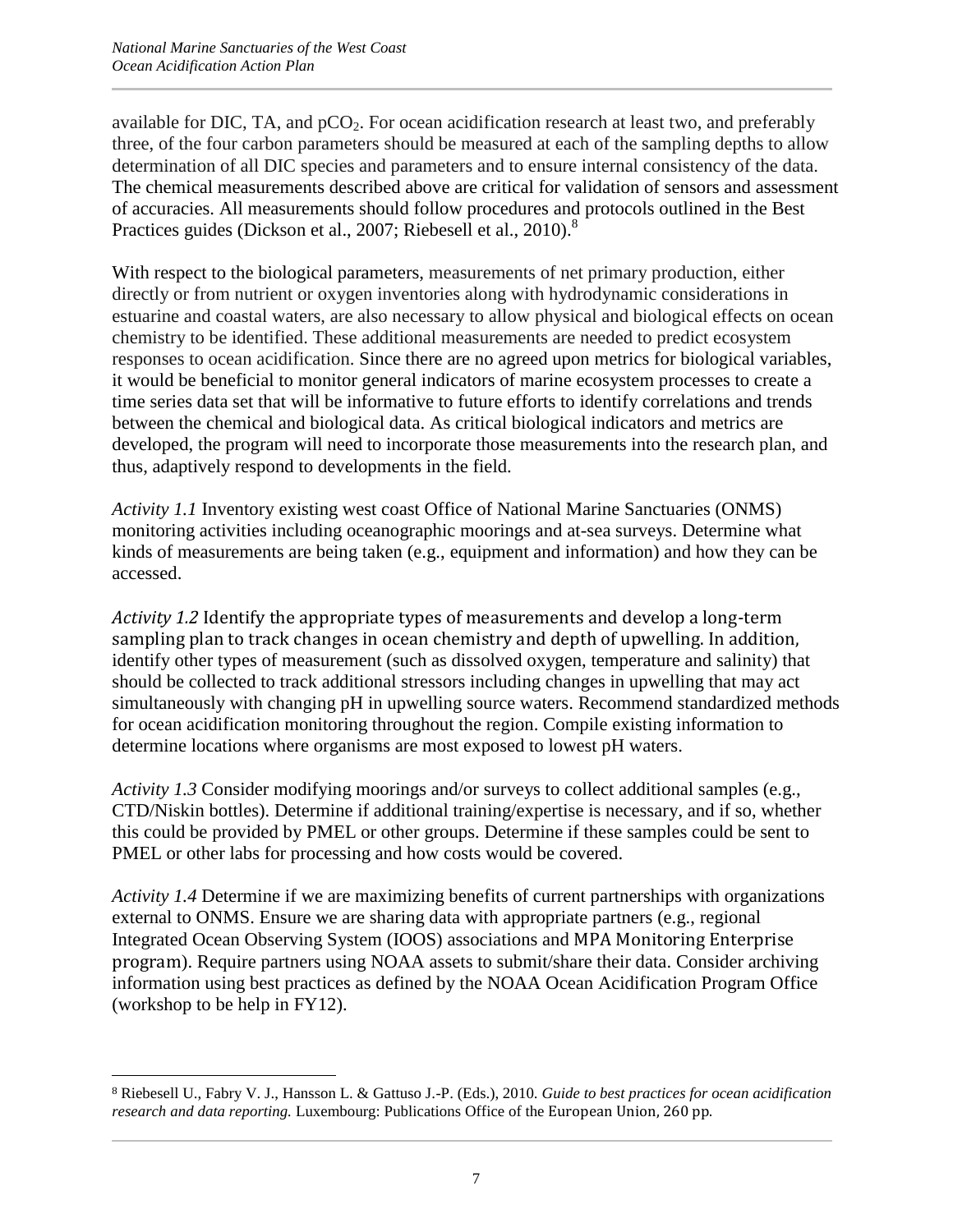Year 1: \$20K to hire part time contractor or graduate students to assemble the needed information. Task could be potentially accomplished using existing staff. Complete activities 1.1, 1.2 and 1.4.

Year 2: \$110-250K, the range of costs dependent on recommendations derived from activity 1.2. Need cost estimate for appropriate  $O_2$  sensor technology (currently sensors for pH and  $CO_2$  cost around \$20K each). Costs for analyzing water chemistry samples will be based on sampling plan derived from activity 1.2. Complete Activity 1.3.

Year 3-5: \$110-250K, continues the monitoring effort as outlined in activity 1.3. Range of monitoring costs will be determined by recommendations from activity 1.2. Contract \$50K to summarize data collection and produce report to ensure that activity 1.4 is fulfilled.

## Strategy 2: Research on Ocean Acidification

Prioritizing the collection of baseline physical and biological oceanographic data is important for understanding the local and regional effects of ocean acidification. There will be different observational needs for the open oceans, coastal areas, and areas with high risk, impact, and variability. Strong upwelling bringing low pH waters to the West Coast (Feely et al., 2008) makes it particularly important for data collection along the continental shelf and coastal areas of California, Oregon, and Washington. Thus, baseline studies are necessary to collect data and systematically identify data gaps and research needs.

*Activity 2.1* Develop a plan that identifies indicator species for different sanctuary habitats in the five west coast sanctuaries that would be appropriate to monitor for short and long term ocean acidification impacts (e.g., aragonite calcifiers), and subsequent long-term monitoring strategies for these species (both local and general distributions of these species, as well as vertical distribution, should be evaluated over time). Plan should refer to species vulnerability Table 1.1 in the NOAA and Great Lakes Acidification Research Plan to select species from appropriate groups.

*Activity 2.2* Encourage research within sanctuaries to better understand ocean acidification impacts to biological communities. Promote sanctuaries as representatives for the sentinel site concept which is currently being developed across the National Ocean Service. Research in areas with restricted access (e.g., EFH closed areas and marine reserves) and limited or no extractive uses could provide insights with respect to ecosystem resilience from ocean acidification and other simultaneous stressors such as changing temperature or reduced oxygen.

*Activity 2.3* Identify and research ocean acidification impact mitigation measures as specific actions may be needed to bolster or replenish populations of species of particular ecological importance that become weakened or reduced by changing pH.

## Timeline and Cost Estimates

Year 1: \$20K for contract staff or graduate students to complete activity 2.1 for plan development and selection of indicator species.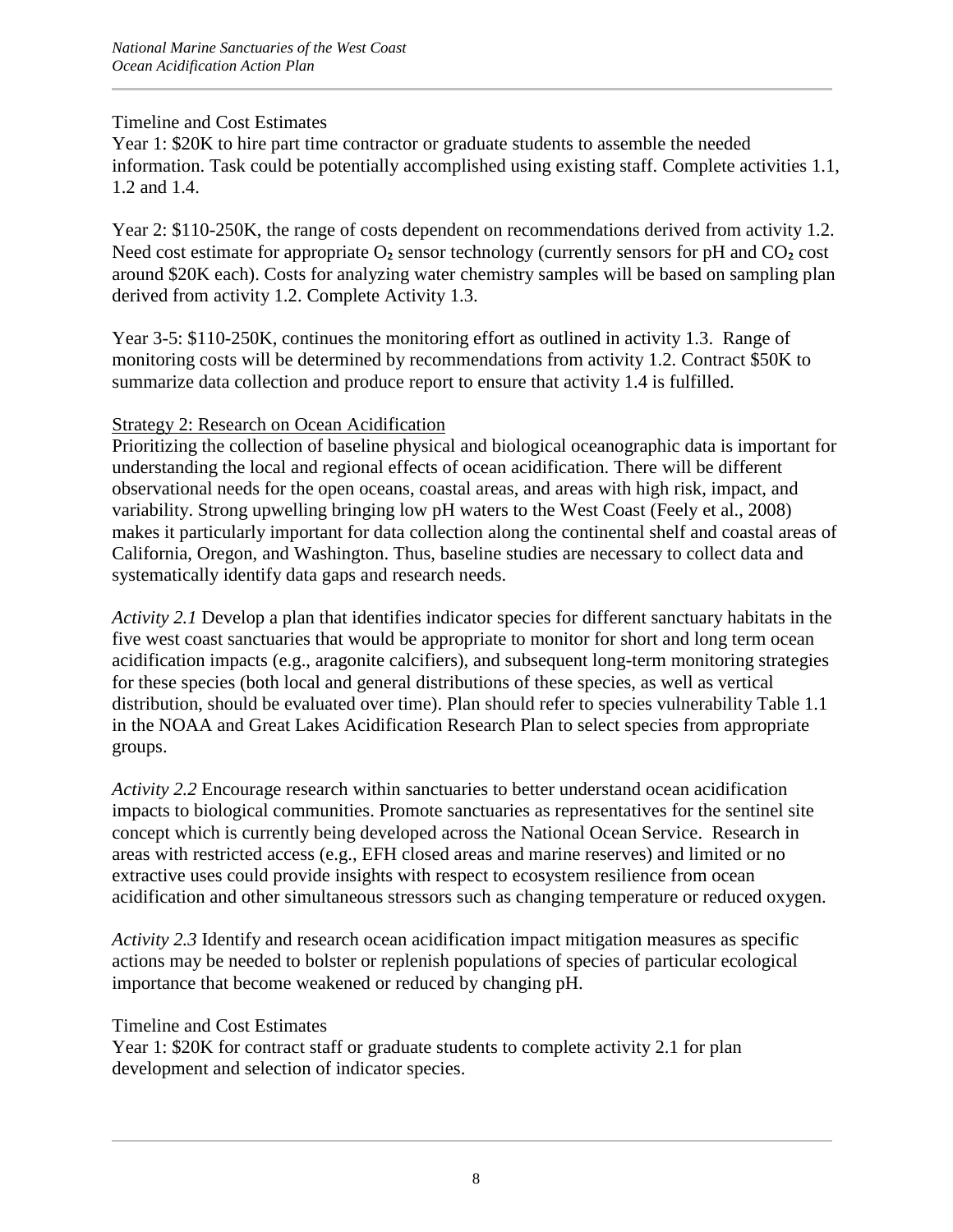Year 2-5: \$20-100K. Cost range will depend on the level of sanctuary contribution to research activity lead by other resource partners. This may include providing vessel support and contributing some level of funding to leverage other agencies or academia scientific instrumentation and/or research activity.

# Strategy 3: Education and Outreach

The five national marine sanctuaries within the West Coast Region (WCR) are natural placebased laboratories for engaging the public in learning about and understanding ocean acidification. They will play a critical and integral role in meeting 2009 FOARAM Act mandates by developing an increased awareness of the causes and potential effects of ocean acidification on our coast and ocean ecosystems. Sanctuaries serve in a coordinating role for educating communities and partners about ocean acidification. Existing WCR sanctuary education and outreach programs include visitor centers, exhibits, signage, adult education, volunteer programs, outreach events, professional development for teachers, citizen science, and field experiences for students and the public. This strategy begins with a needs assessment and inventory in year one and moves to formative evaluation and development of targeted messages, materials and programs in years 2-5.

*Activity 3.1* Inventory, share and track existing ocean acidification education programs, resources and materials including the following:

- Existing ONMS educational activities
- Case studies of OA impacts to each sanctuary (work with research team)
- Hands on science activities and experimental kits demonstrating OA
- Potential partners including National Estuarine Research Reserves (NERRS), aquariums, Sea Grant, non-governmental organizations, Universities, and others such as shellfish growers, etc.
- Identify content standards and science process skills that link OA to Ocean and Climate Literacy programs

*Activity 3.2* Assess needs of potential audiences, determine appropriate programs and products for each audience, and evaluate programs designed to increase awareness and understanding of ocean acidification, including the following:

- Review and evaluate programs designed to increase understanding of OA
- Assess needs of potential audiences and prioritize audiences that are important for National Marine Sanctuaries to reach.
- Assess potential effectiveness of messages, exhibits and displays in improving understanding of OA and subsequent action items
- Assess current learning research related to OA (Center for Research on Environmental Decisions, Oregon State University, California Center for Ocean Science Education Excellence (COSEE) and COSEE West, Monterey Bay Aquarium, Exploratorium)

*Activity 3.3* Develop tools and resources that fill gaps in OA knowledge in prioritized audiences including the following:

• From prioritized audience lists, targeted for measurable change, determine where sanctuaries can be most effective.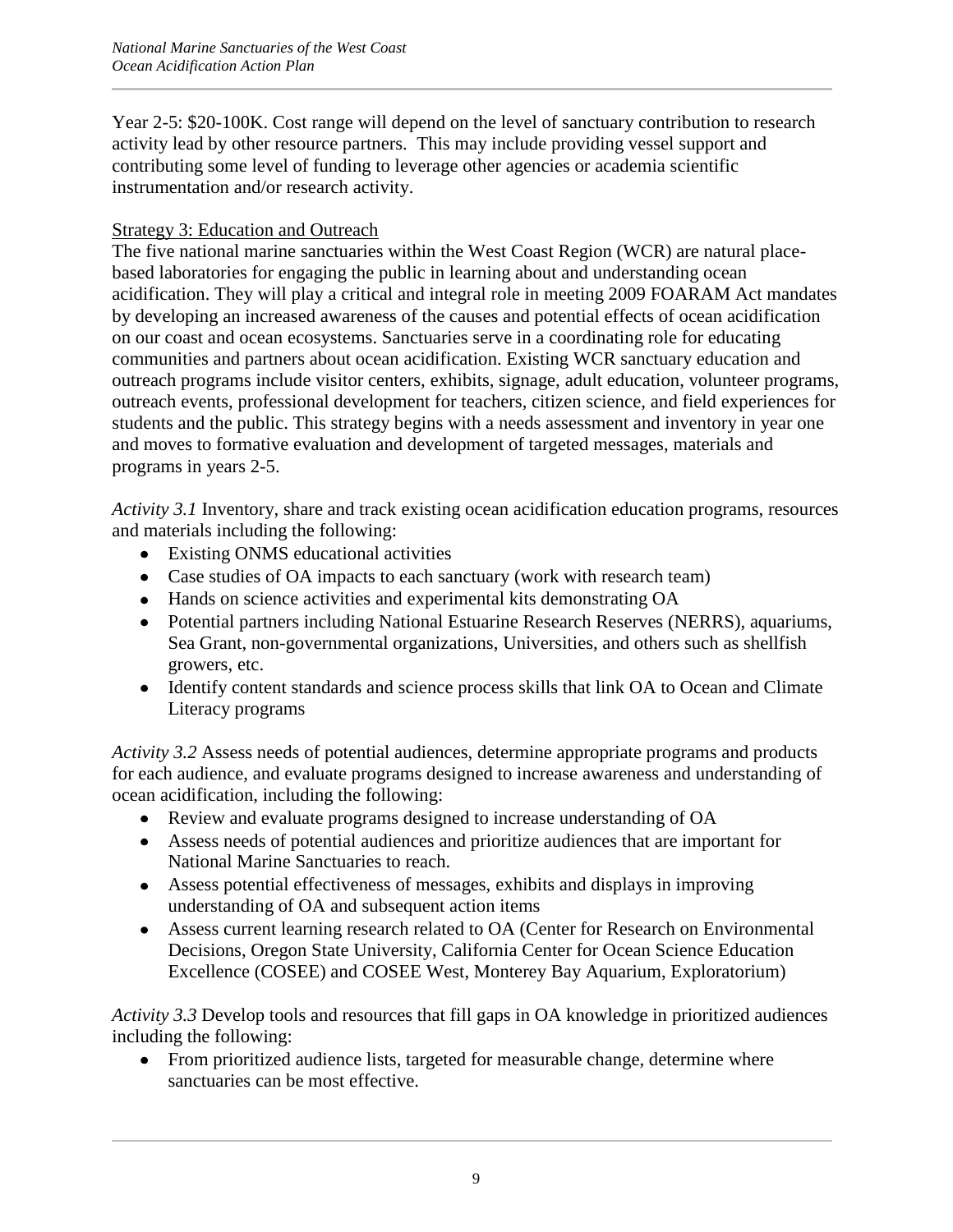- Work with research team to tie science stories to education programs to ensure that educators have the latest information.
- Develop effective messaging
- Develop OA Communication Training for Sanctuary Volunteers (this was piloted at CINMS in October 2010)
- Share resources and provide training on existing National Marine Sanctuary OA lessons and resources (such as the Multicultural Education for Resources Issues Threatening Oceans (MERITO) OA lesson plans) throughout the WCR region.
- Assess feasibility and pilot Citizen Science Program linked to Long-term Monitoring Program and Experiential Training for Students (LiMPETs) or other intertidal monitoring programs.
- Host an OA Communication and Education Conference focusing on Best Practices and develop a summary report describing model programs for teaching and interpreting OA
- Develop communications/media plans
- Pilot and implement teacher professional development workshops
- Develop and maintain ONMS OA Education web site, tool kits and resource lists, bibliography of current scientific research
- Develop collaborative working relationships with Climate Literacy working group, others identified in inventory in order to streamline messaging and materials.
- Develop a tiered list of personal actions audiences can take
- Develop resources that interpret research and monitoring conducted within the region related to OA
- Incorporate Messaging about OA into exhibits for visitor centers

Year 1: \$125K including \$50Kfor a half time FTE to coordinate ONMS OA Education efforts, \$50K best practices workshop, \$20K web site, \$5K develop logic models and evaluation plan. Year 1 includes: inventory existing programs, pilot volunteer training, develop and pilot OA tool kit and Sanctuary OA education web site, host conference on best practices, distribute MERITO OA lessons and provide training and supplies, align OA lessons to Climate and Ocean, work with research team to identify case studies relevant to each sanctuary. Limited progress can be made with existing staff resources. Some sub-activities are ideal for grant funding

Year 2: \$125K including \$50K half time FTE, \$25K teacher training, \$10K supplies and equipment, \$5K implement volunteer OA communications training at 2 additional WCR sanctuaries, \$30K develop and pilot citizen science, \$5K implement evaluation plan. Year 2 includes Professional Development for teachers, assessing feasibility of citizen science LiMPETs OA monitoring and piloting this at one sanctuary site (includes training, coordinating citizen scientists, purchasing sampling equipment, kits, pilot, sample analysis), developing OA communications plan. Limited progress can be made with existing staff resources. Some subactivities are ideal for grant funding.

Year 3: \$250K including \$70K for a 2/3 time FTE to implement OA education, \$30K pilot coastal decision-maker workshops, \$125K design OA exhibits for WCR NMS Visitor Centers, develop traveling exhibit to pilot, \$5K implement volunteer OA communications training at 2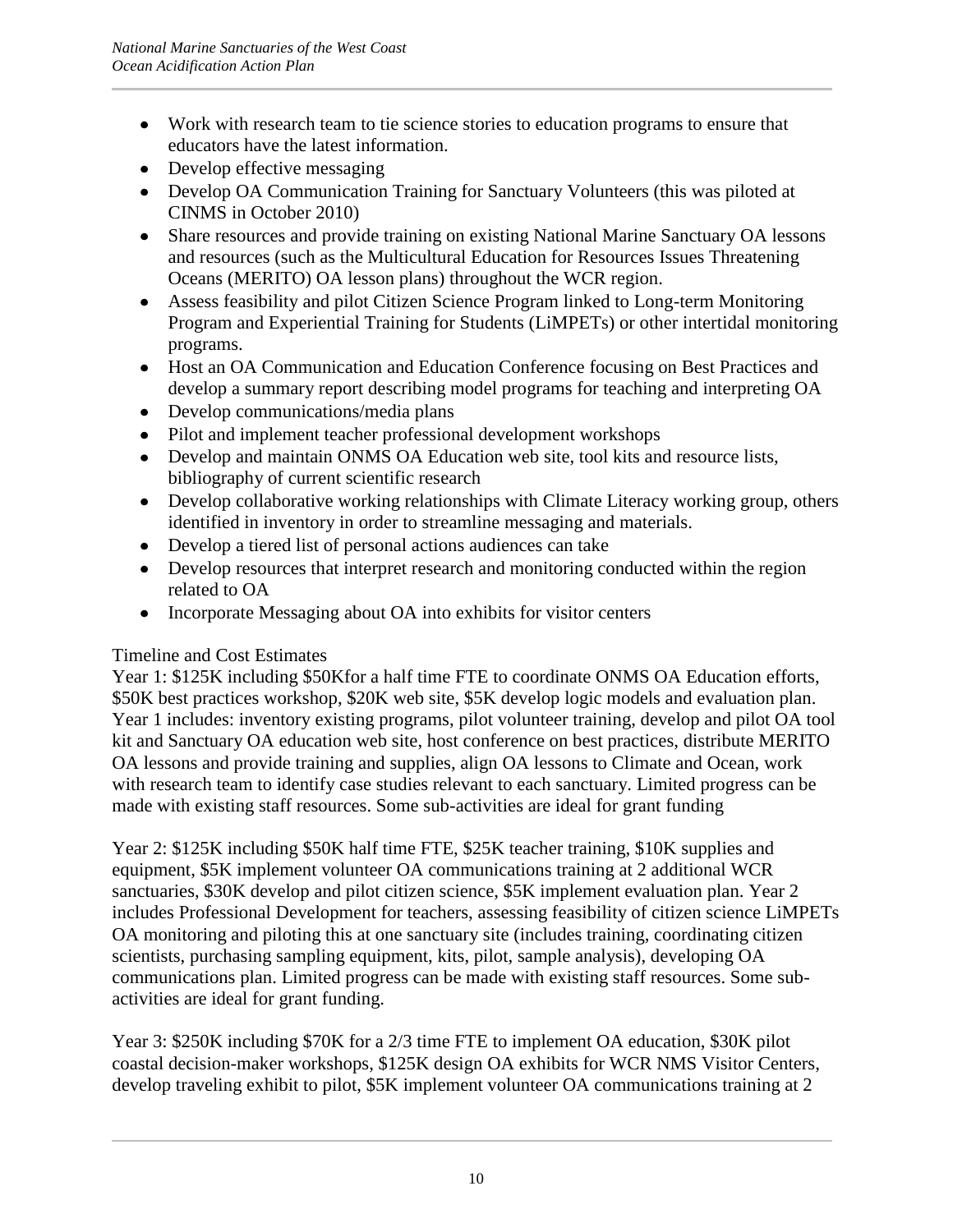additional WCR sanctuaries, \$10K citizen science, \$10K evaluation. Limited progress can be made with existing staff resources. Some sub-activities are ideal for grant funding

Year 4: \$125K including \$70K for a 2/3 time FTE to implement OA Education, \$10K evaluation, \$45 K determine based on evaluation, determine what activities programs and work best and implement. Limited progress can be made with existing staff resources. Some subactivities are ideal for grant funding

Year 5: \$125K including \$70K for 2/3 time FTE to implement OA Education, \$15K evaluation, \$40K determine based on evaluation, what activities programs and work best and implement, analyze data, produce evaluation report. Limited progress can be made with existing staff resources. Some sub-activities are ideal for grant funding



*Figure 2. Screen Shot of Understanding Ocean Acidification Web Site,<http://cisanctuary/acidocean>*

# Strategy 4: Mitigating Damages to Sanctuary Resources

The goals and objectives set forth by the National Marine Sanctuaries Act direct sanctuaries to take an ecosystem-based approach to management, taking into account the multitude of issues these multiple use sites face, and their effect on the ecosystem as a whole. The mission of the National Marine Sanctuary System is to conserve, protect, and enhance each sites biodiversity, ecological integrity and cultural legacy, but with the many uncertainties faced as a result of ocean acidification, sites must develop adaptive and collaborative solutions now in order to prepare for, as well as mitigate, a changing future. Through identifying and protecting priority habitat for vulnerable species, promoting the restoration and protection of carbon sequestration habitats, evaluating projects for high carbon emissions, reducing other stressors acting on vulnerable species, and promoting collaborations to share resources and knowledge, west coast sanctuaries will work to increase ecosystem resilience and services and protect sanctuary resources to the best of our ability.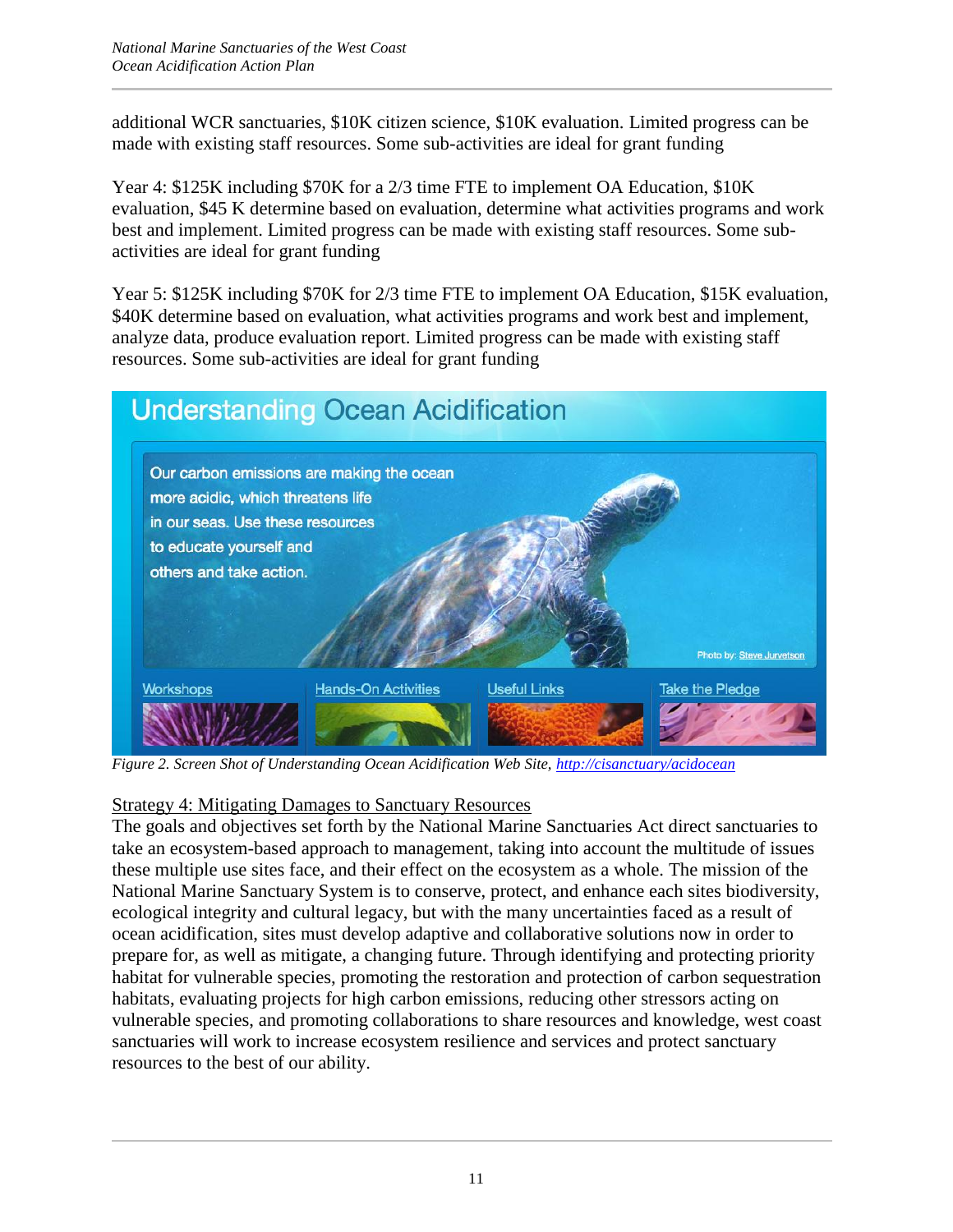*Activity 4.1* Review existing habitat characterization efforts to identify areas of priority habitat (physical habitat that supports either high species diversity, abundance or both, and/or species vulnerable to the effects of ocean acidification) within the west coast national marine sanctuaries. Work with staff and other scientists to identify information gaps, and further characterize priority habitats based on these gaps. Use this information to:

- a. Prioritize research on the biological effects of ocean acidification in identified areas of priority habitat.
- b. Evaluate the need for increased protection of priority habitat directly affected by ocean acidification (e.g., deep sea corals) or containing species affected by ocean acidification through regulatory actions (i.e., intertidal closures to reduce trampling), restoration efforts, and community outreach.

*Activity 4.2* Work with staff and other scientists to identify sanctuary habitats that are most effective in sequestering carbon (such as tidal salt marshes, seagrass/eelgrass beds, and kelp forests).<sup>9</sup> Evaluate options for protection and/or restoration of these natural carbon reservoirs. Prohibit the loss and promote the expansion of habitat considered to function as a carbon reservoir.

*Activity 4.3* Evaluate internal sanctuary projects for high levels of carbon emissions in EIS/EA Analysis; Management Plans; Marine Zoning Plans; and Action Plans. Consider methods for reducing emissions of these projects or pursuing alternative projects that result in fewer emissions.

*Activity 4.4* Consider high levels of carbon emissions and/or actions that could cause loss or damage to habitat considered a carbon reservoir in permit applications. Include recommendations for alternatives or mitigation measures that can be adopted as part of the review process for such projects.

*Activity 4.5* Reduce the impacts of additional stressors on habitats and species sensitive to the effects of OA in order to increase their resilience: Through outreach and/or regulatory actions, reduce the impacts of additional stressors, as outlined in each site's Management Plan. Examples of additional stressors include: disturbance to wildlife; invasive species; water pollution, and coastal development.

*Activity 4.6* Pursue partnerships with other agencies and organizations to:

- a. Assess options for protection and/or restoration of priority and carbon reservoir habitats.
- b. Conduct outreach efforts to ocean users and coastal industries on options for voluntarily minimizing carbon emissions (such as reduction in ship speeds when entering harbors to lower carbon emissions and reduce ocean noise).<sup>10</sup>

 $\overline{\phantom{a}}$  $9^9$  Laffoley, D.d'A. and G. Grimsditch (eds). 2009. The management of natural coastal carbon sinks. IUCN, Gland, Switzerland. 53 pp

 $10$  Brewer, P.G. and K. Hester. 2009. Ocean acidification and the increasing transparency of the ocean to low-frequency sound. *Oceanography* 22:86–93.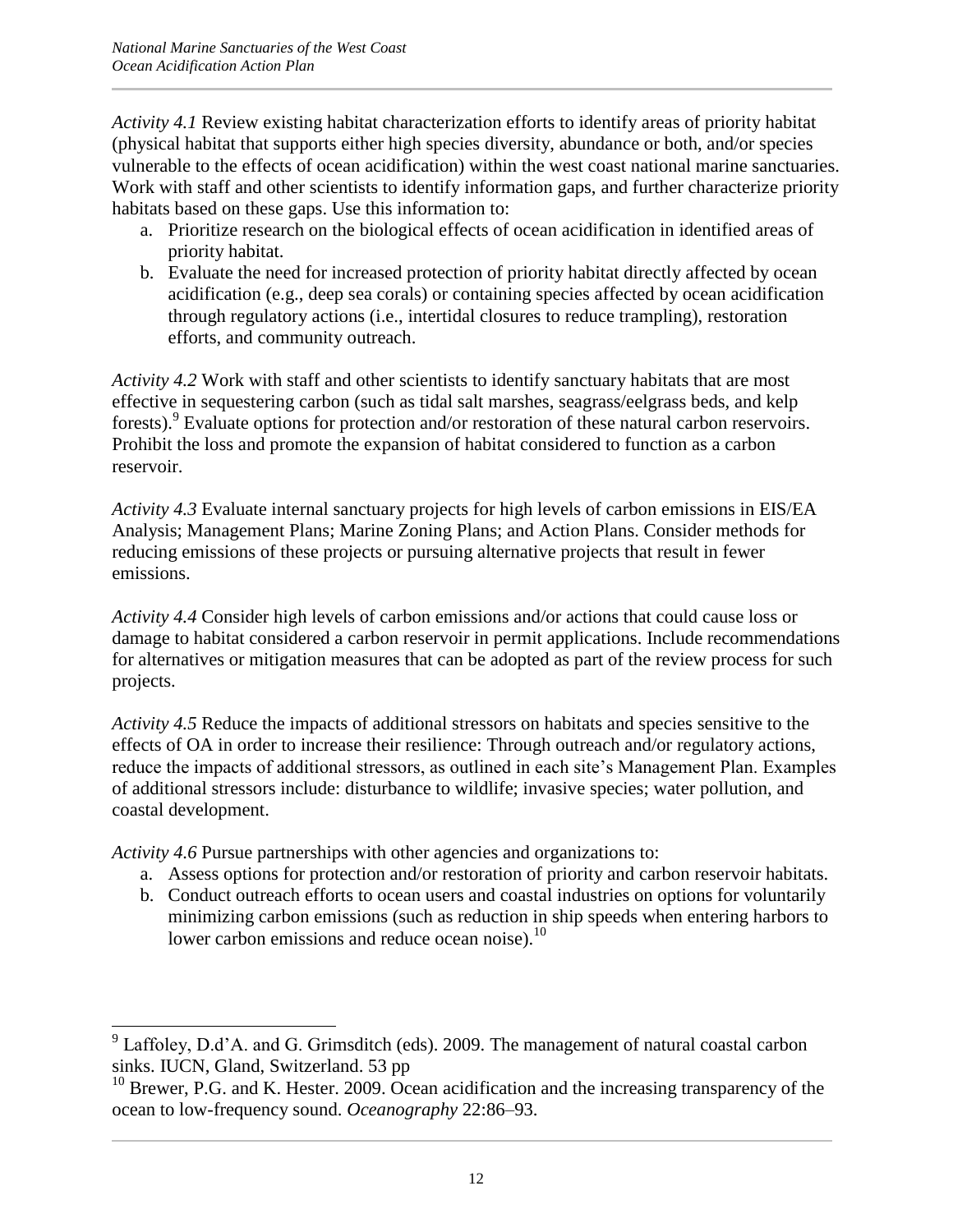Years  $1 - 5$  \$35K/year half time staff person or \$15K/year half time graduate student to:

- a. Identify areas of priority habitat, prioritize research needed on the biological effects of ocean acidification in identified areas, and evaluate the need for increased protection of priority habitat directly affected by ocean acidification;
- b. Work with experts to identify sanctuary habitats that are most effective in sequestering carbon;
- c. Assess options for protection and/or restoration of priority and carbon reservoir habitats at each site;
- d. Work with sanctuary permit coordinators to create standard protocols for evaluating internal sanctuary projects for high levels of carbon emissions;
- e. Work with sanctuary permit coordinators to create standard protocols for reviewing permit applications which ONMS has an oversight role for projects that would produce high levels of carbon emissions and/or cause loss or damage to habitat considered a carbon reservoir; and
- f. Pursue partnerships to conduct outreach efforts to ocean users and coastal industries on options for voluntarily minimizing carbon emissions. Work with sanctuary educators to produce communication plans for various user groups.

Cost Estimate Notes: Some tasks could be done with existing resource protection staff if time was reallocated to focus on this work. The tasks could be broken up amongst multiple staff, or one person could focus on all. If time can't be reallocated, funds would need to be raised to support an additional half time staff person or graduate student. Tasks a., b., c., and f. could be funded through outside grants. Tasks d. and e. would need to include staff time from existing permit coordinators.

## Strategy 5: Influencing Regional and National Policy

The Office of National Marine Sanctuaries and the West Coast Region will work with partners to employ risk assessment and risk management approaches as a means of determining ecosystem vulnerabilities resulting from ocean acidification and related stressors. The findings from the action plans strategies will be an important contribution to national decisions related to ecosystem conservation and mitigation policies, as well as regional activities, such as those outlined in the West Coast Governors Agreement on Ocean Health. The outcomes from strategies one through four if applied at the five west coast sanctuaries could provide information to: 1) to determine thresholds for benthic and planktonic community responses over long term; 2) to assess net effects of multiple stresses on marine ecosystems at the regional scale; and 3) to develop mitigation and adaptation strategies for specific national marine sanctuary ecosystems. Work done for these strategies should contribute data important for this risk analysis. Specific activities will involve:

- Determining the thresholds for key indicator species
- $\bullet$  Determining the resiliency of ecosystems to multiple stressors (i.e., temperature, CO<sub>2</sub>, pollution, hypoxia, etc)
- Identifying mitigation and adaptation strategies
- Findings from short and long term ocean acidification work in sanctuaries and the risk analysis will be shared with broader, national stakeholders and integrated into larger discussions.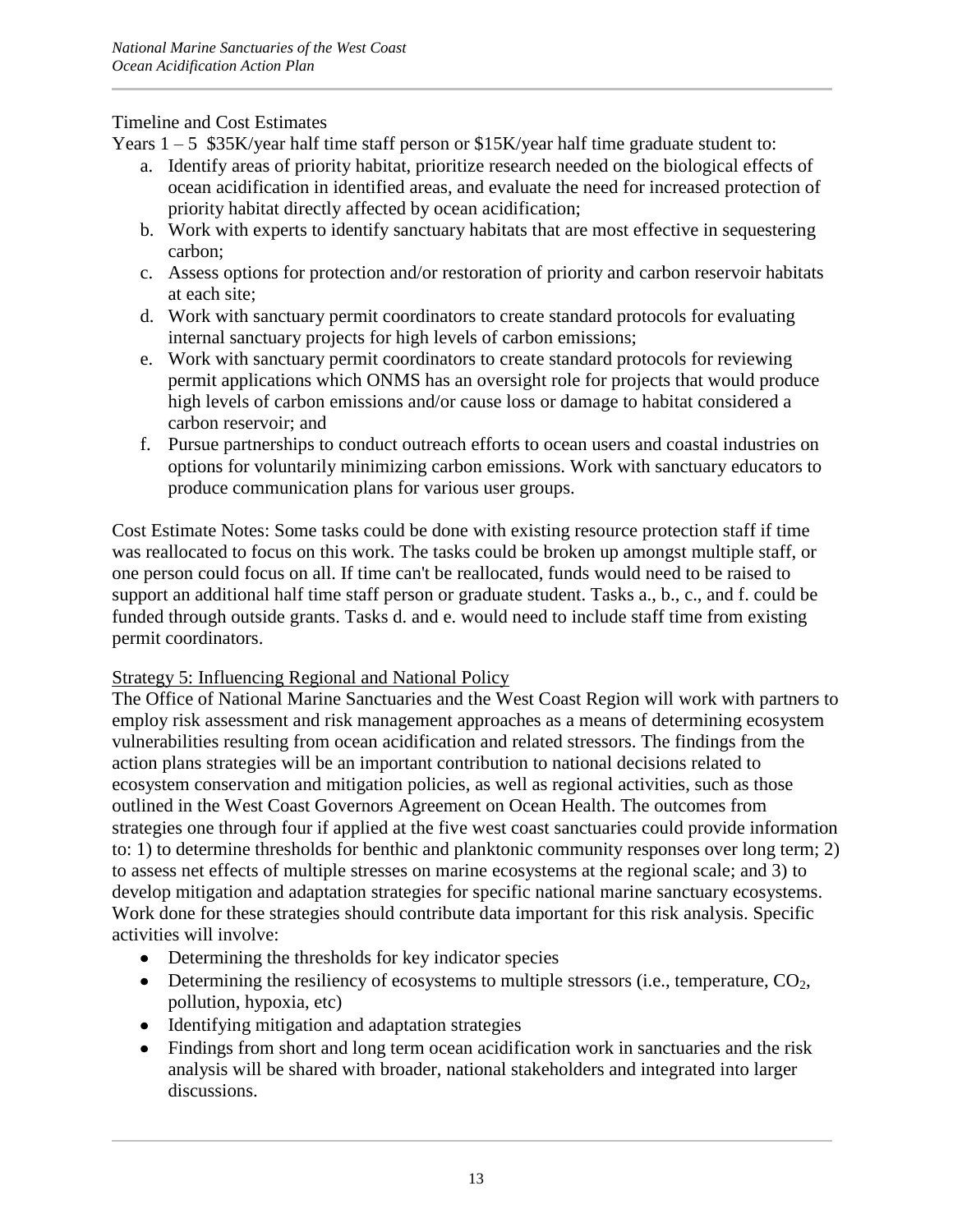Years  $4 - 5$  \$100K/year for full time staff to:

Synthesize data collected in strategies one through four to inform risk assessment and risk management analyses. The risk assessment and management work will be completed working with partners.

# Strategy 6: Demonstrate Leadership by Reducing Carbon Emissions

ONMS has over 400 employees, with approximately 115 located in the west coast region. The agency has several major office buildings, satellite offices and visitor centers; and utilizes its own vessels, NOAA ships and aircraft. To carry out its green building mission, ONMS requires all newly initiated major building construction projects to be built to Leadership in Energy and Environmental Design (LEED®). This set of activities seeks to leverage a small amount of staff time and intern support at each site to perform a baseline emissions inventory, and then coordinate a sanctuary team to implement and eventually evaluate the "best practices" suggested below.

*Activity 6.1* Inventory greenhouse gas emissions from sanctuary operations

a. Each site will conduct a baseline greenhouse gas emission inventory resulting from facility use, operations and transportation activities based on the model developed by the GFNMS Green Operations Working Group. Specific categories will include stationary combustion (gas), purchased electricity, mobile combustion (air, ground and sea travel), wastewater treatment, and solid waste.

*Activity 6.2* Greening the Sanctuaries - Best Practices for Facilities and Operations

- a. Meeting venues: ONMS gives preference to using meeting venues that have active and ongoing sustainability programs and policies. Specifically, preference is given to facilities that have a comprehensive environmental policy including:
	- Recycling (but encourage zero-plastic events)
	- Reducing waste and harmful chemicals in cleaning
	- Conserving energy and water
	- Offers mass transportation options and parking for carpools/vanpools
	- Clean-up crews trained to sort recycling, compost and trash
	- Provide tables, chairs and linens
	- Food and drink:
		- 1. Encourage participants to bring their own cup/reusable water bottle
		- 2. Abide with MB Aquarium seafood watch card when offering seafood during a meeting
		- 3. Use local vendors
- b. Promote web and video conferencing over physical travel. Video conferencing will be made available by ONMS and encouraged.
- c. Purchasing: NOAA's Green Buying Guide has listings of green purveyors that will assist NOAA employees to "go green" when purchasing goods and services. ONMS sites will utilize local green businesses whenever possible.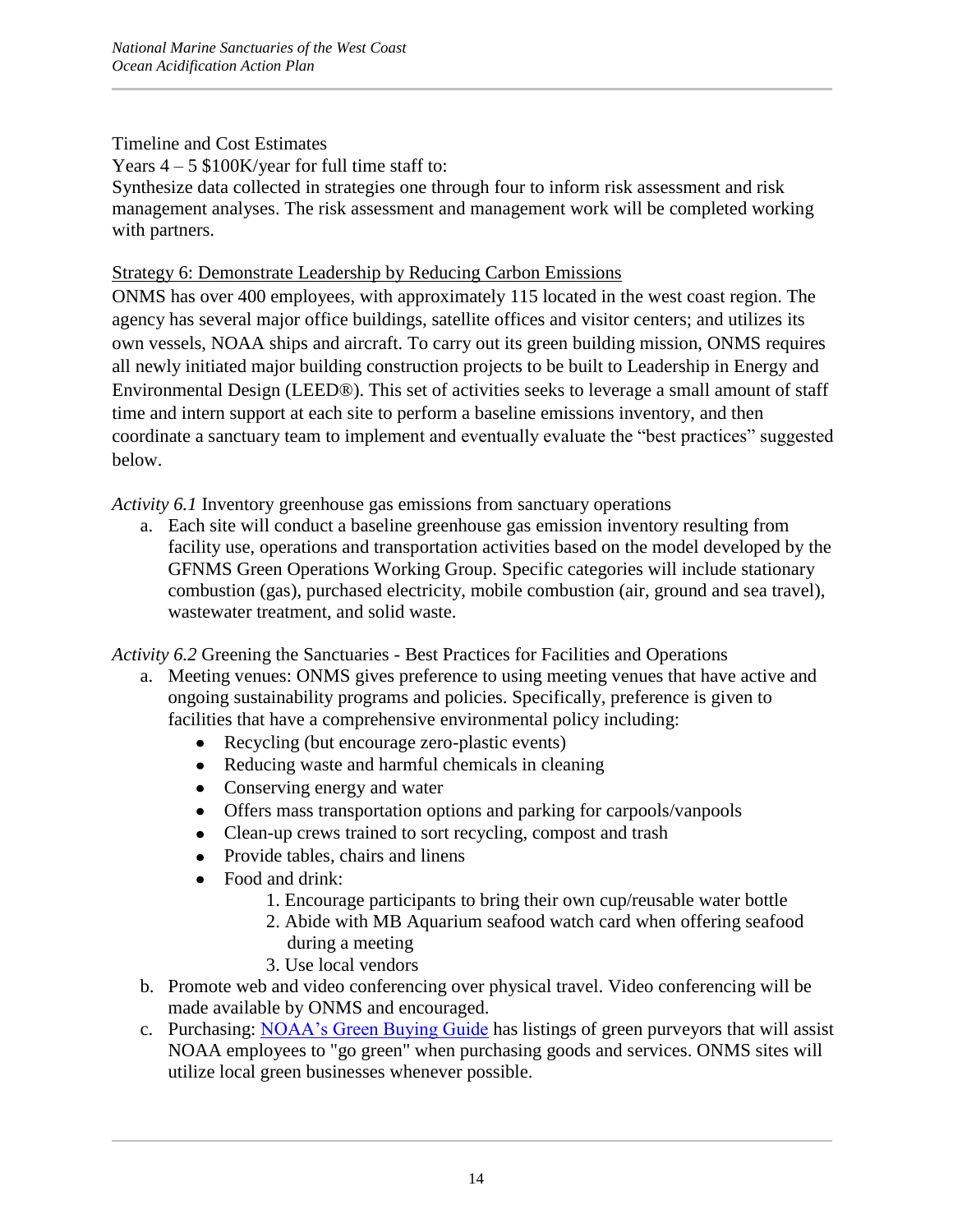- d. Offices buildings: Many counties have "green business programs" that provide resources and assistance when conducting an office emissions inventory. ONMS sites will make every effort to green their office buildings. This can include simple measures such as using water filters for drinking water, composting waste, and recycling used computers and other equipment.
- e. Vessel fuels: In 2007, NOAA launched the "Green Ship Initiative" which promotes use of B100 (100 % soy biodiesel). ONMS will continue to explore the use of biofuels for their small boat fleet. The challenges of access and cost will need to be addressed.
- f. Vehicles: General Services Administration (GSA) offers alternative fuel vehicles (AFV) for federal agencies to lease or purchase. ONMS sites will make every effort to purchase hybrid or AFV vehicles,
- g. Promote use of mass transit and biking to work for employees. Encourage staff to take advantage of the NOAA transit subsidy, take advantage of federal programs such as the bike subsidy to bicycle commuters (the Environmental Protection Agency has appropriated funds for the subsidies to help its employees under the Federal Employees Clean Air Incentives Act), have carpool spots in parking lots, etc. Provide car sharing for employees that take public transportation or ride their bikes to work.
- h. Visitor centers: ONMS will incorporate principles of sustainable design and energy efficiency into all of its building projects, including visitor centers. All new projects will achieve the standards of a Silver certification through the Leadership in Energy and Environmental Design (LEED®). Visitor centers should include educational exhibits or signage informing the public about the steps that have been taken to increase energy efficiency and conservation, and reduce greenhouse gas emissions.

*Activity 6.3* Encourage reductions in carbon emissions by sanctuary users Working collaboratively the five west coast sanctuaries will take steps to lead by example and demonstrate how  $CO<sub>2</sub>$  emission reductions can be achieved. This will include working with its stakeholders to reduce  $CO<sub>2</sub>$  emissions activities and uses associated with the sanctuary. Opportunities for inventorying  $CO<sub>2</sub>$  emissions for the sanctuaries and its users may include:

Pursuing completion of individual sanctuary audits of  $CO<sub>2</sub>$  emissions associated with user operations.

- a. Working towards a goal of operating carbon neutrality, identify measures that can reduce, offset, and ideally eliminate emissions.
- b. Including  $CO<sub>2</sub>$  emissions inventorying and reduction measures in sanctuary management plan updates and appropriate action plans.
- c. Soliciting sanctuary users for ideas on how to meaningfully and efficiently reduce carbon emissions.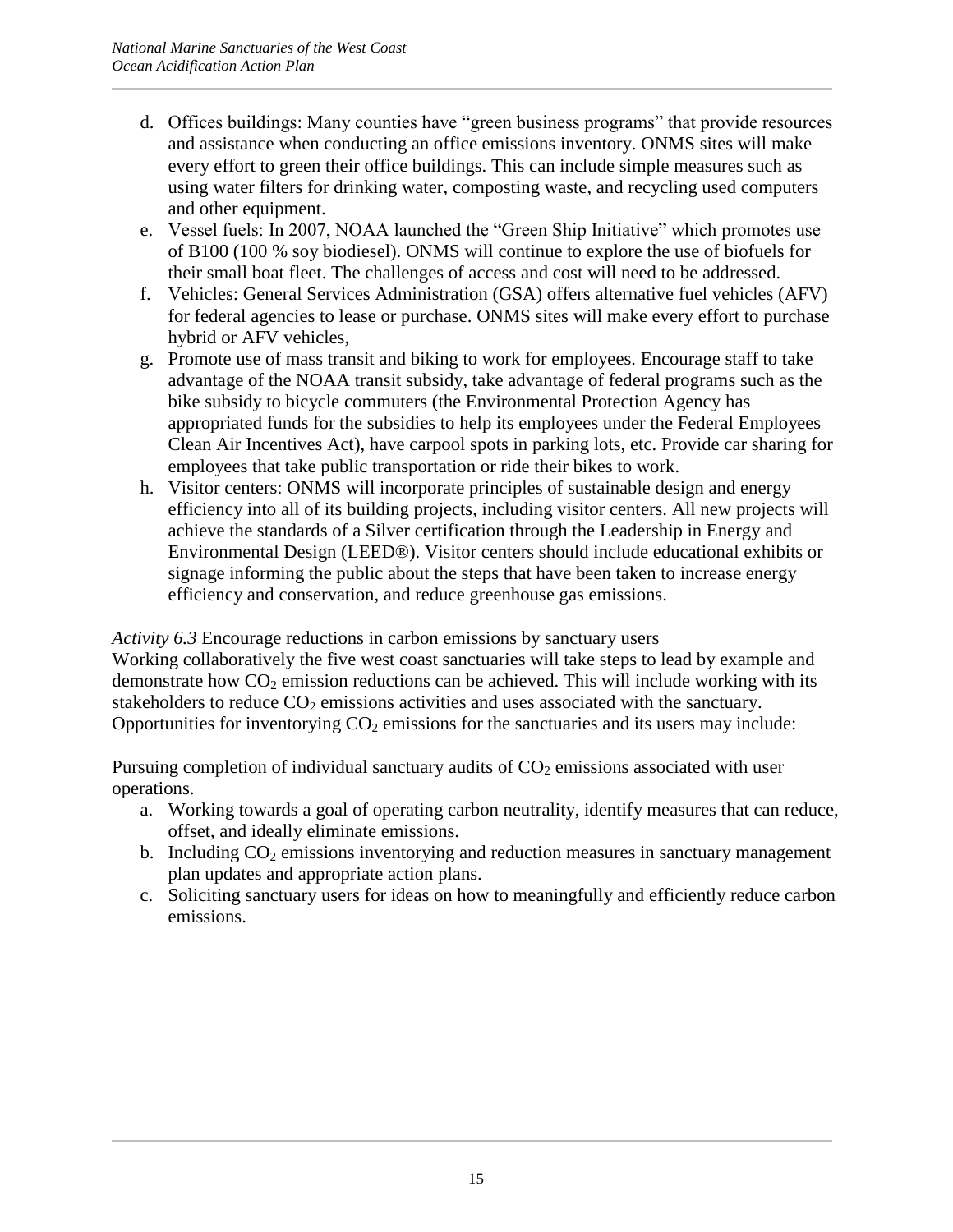

*Figure 3. Depiction of the MBNMS Santa Cruz Exploration Center currently under construction using LEED® building standards.*

Year 1: \$10K for intern support and 10% of one existing staff person at each site to implement Activity 6.1. Conduct a baseline greenhouse gas emission inventory at each site.

Year 2: \$10K for intern support and 5% of one existing staff person to implement Activity 6.2. Track use of best practices through implementing above recommendations.

Year 3: \$14K for a part time graduate student to initiate Activity 6.3. Begin to inventory  $CO<sub>2</sub>$ emissions for sanctuary users through working closely with Sanctuary Advisory Council members at each site; produce a draft report. Continue to implement and track best practices at each site.

Year 4: \$14K for a part time graduate student to complete Activity 6.3 Inventory  $CO_2$  emissions for sanctuary users; produce a final report. Continue to implement and track best practices at each site.

Year 5: \$10K for a paid intern plus 10% time of one existing staff to recalculate  $CO<sub>2</sub>$  emissions from sanctuary operations. Evaluate Activity 6.1 for any changes in emissions from sanctuary operations.

## Strategy #7: Internal Coordination on Ocean Acidification Issues

*Activity 7.1* Develop a mechanism to coordinate and share information amongst the west coast sanctuaries on ocean acidification (and climate change) issues across functional areas.

- a. Create a standing ocean acidification action team across all five sites and major functional areas.
	- Conduct quarterly conference calls
	- Inform team members on ocean acidification related activities $\bullet$